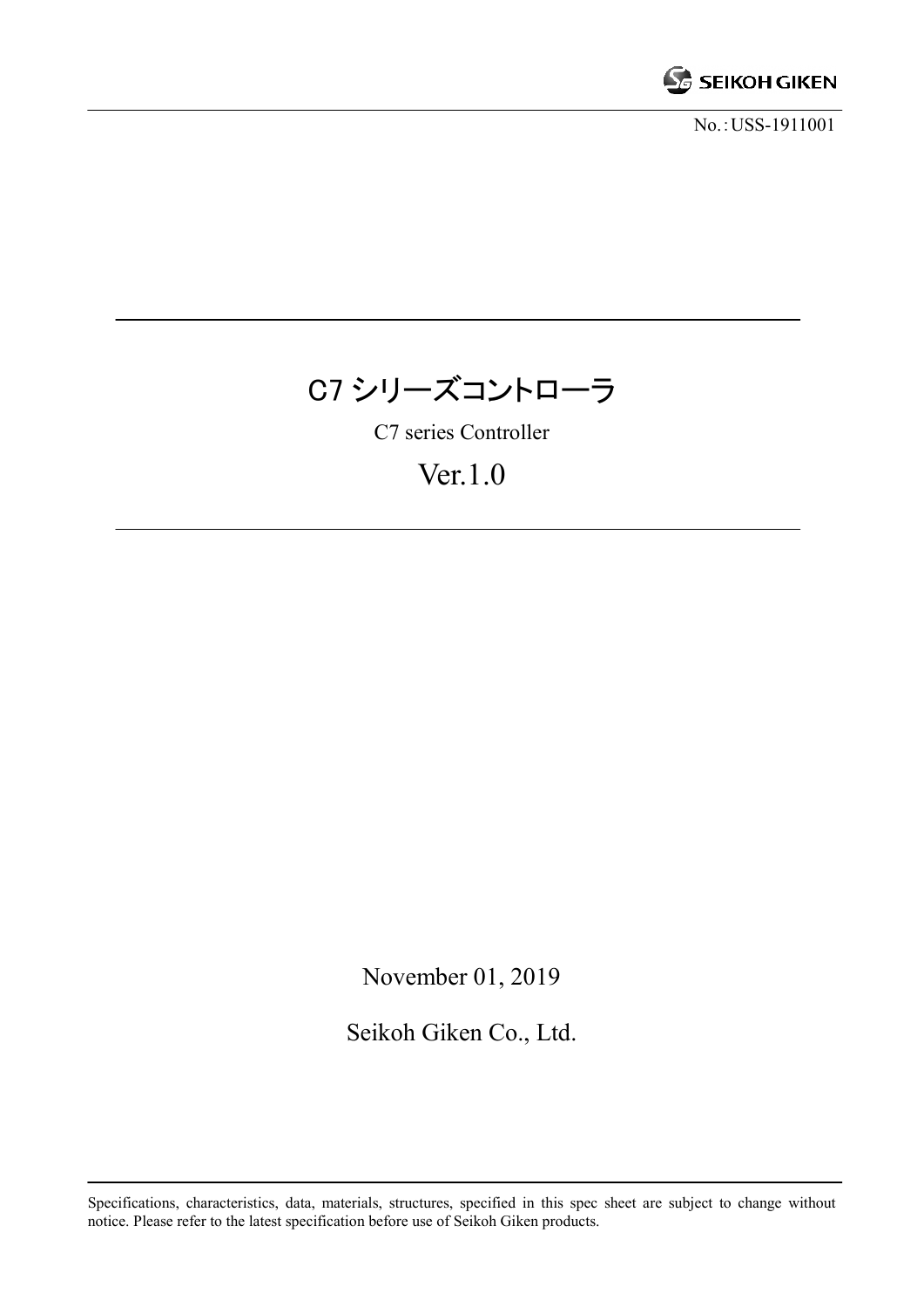1.適用 Scope

本仕様書はC7シリーズコントローラに適用する。

This specification applies to C7 series Controller.

## 2.型名 Product code

Table 1

| Product code | Remarks                                 |
|--------------|-----------------------------------------|
| $C7$ -E11-2A | Frequency range : $0.1$ to $10,000$ MHz |

## 3.付属品 Accessories

#### Table 2

| Item                  | Ouantity | Remark                         |
|-----------------------|----------|--------------------------------|
| AC adapter            |          | For controller(DC Supply 24V)  |
| Rack mounting bracket |          |                                |
| Plug type FBG         |          | For Fiber Insertion Loss Check |

## 4.環境条件 Standard operating conditions

Table 3

|                             |                 |      | Specification |      |         |
|-----------------------------|-----------------|------|---------------|------|---------|
| Item                        | Min.            | Typ. | Max.          | Unit | Remarks |
| Operating temperature range |                 |      | 40            | °C   |         |
| Operating humidity range    | 45              |      | 90            | %RH  |         |
| Storage temperature range   | $-20$           |      | 60            | °C   |         |
| SET-up location             | Indoor use only |      |               |      |         |
| Warm up time                | Over 1hr        |      |               |      |         |

Note : Refrain from dew condensation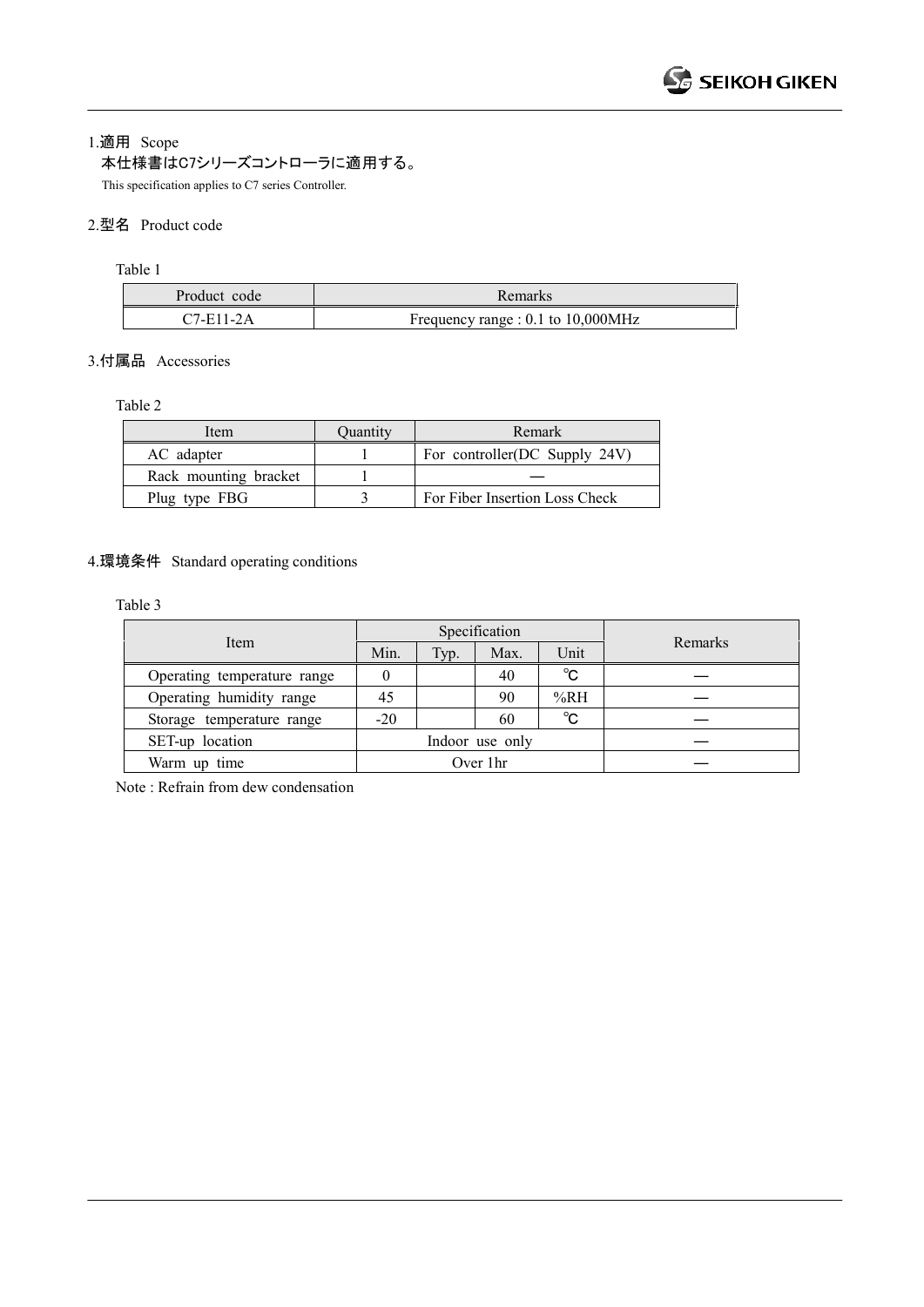## 5.定格 Rating

## Table 4

| Item                                  |                              |                        |                     | Specification  |                         |                                                                                                                                                                                                                                                                                                                      |  |
|---------------------------------------|------------------------------|------------------------|---------------------|----------------|-------------------------|----------------------------------------------------------------------------------------------------------------------------------------------------------------------------------------------------------------------------------------------------------------------------------------------------------------------|--|
|                                       |                              | Min.                   | Typ.                | Max.           | Unit                    | Remark                                                                                                                                                                                                                                                                                                               |  |
|                                       | ◆ Part of light source       |                        |                     |                |                         |                                                                                                                                                                                                                                                                                                                      |  |
| Laser type                            | DFB-LD (Double polarization) |                        |                     |                |                         |                                                                                                                                                                                                                                                                                                                      |  |
|                                       | LD1,2                        | 1545                   |                     | 1555           | nm                      |                                                                                                                                                                                                                                                                                                                      |  |
| Wavelength                            | LD3                          |                        | 1530                |                | nm                      | For Fiber Insertion Loss Check                                                                                                                                                                                                                                                                                       |  |
| Input / Output port                   |                              | 3 ports                |                     |                |                         | 3 ports Input / Output<br>simultaneously                                                                                                                                                                                                                                                                             |  |
| ◆ Part of O/E                         |                              |                        |                     |                |                         |                                                                                                                                                                                                                                                                                                                      |  |
| Frequency range                       |                              | 0.1<br>10,000<br>MHz   |                     |                |                         |                                                                                                                                                                                                                                                                                                                      |  |
| RF Output port                        |                              |                        |                     | 3 ports        |                         | 3 ports Output simultaneously                                                                                                                                                                                                                                                                                        |  |
| Output impedance                      |                              |                        | 50                  |                | $\Omega$                |                                                                                                                                                                                                                                                                                                                      |  |
| Wavelength                            |                              | 1280                   |                     | 1580           | nm                      |                                                                                                                                                                                                                                                                                                                      |  |
| Optical input level                   |                              |                        | 8                   |                | dBm                     |                                                                                                                                                                                                                                                                                                                      |  |
| Responsivity                          |                              |                        | 0.6                 |                | $\mathrm{A}/\mathrm{W}$ |                                                                                                                                                                                                                                                                                                                      |  |
| Opt. alarm(Input level)               |                              |                        | $-14$               |                | dBm                     | Normal: Green (LED)<br>Abnormal: Red(LED)                                                                                                                                                                                                                                                                            |  |
| $\blacklozenge$ STATUS                |                              |                        |                     |                |                         |                                                                                                                                                                                                                                                                                                                      |  |
| LD1,2                                 |                              |                        |                     |                |                         |                                                                                                                                                                                                                                                                                                                      |  |
| (LD Output Level Check)               |                              | $-3$                   |                     |                |                         | Normal: Green (LED)                                                                                                                                                                                                                                                                                                  |  |
| LD3                                   |                              |                        |                     |                | dB                      | Abnormal: OFF                                                                                                                                                                                                                                                                                                        |  |
| (LD Output Level Check)               |                              | $-1.5$                 |                     |                |                         |                                                                                                                                                                                                                                                                                                                      |  |
| <b>FIBER</b>                          |                              |                        |                     |                |                         | Normal: Green (LED)                                                                                                                                                                                                                                                                                                  |  |
| (Fiber insertion Loss Check)          |                              |                        |                     | $\overline{2}$ | dB                      | Abnormal: OFF                                                                                                                                                                                                                                                                                                        |  |
| PD                                    |                              |                        |                     |                |                         | Normal: Green (LED)                                                                                                                                                                                                                                                                                                  |  |
| (PD Input Level Check)                |                              | 5                      |                     | 10             | dBm                     | Abnormal: OFF                                                                                                                                                                                                                                                                                                        |  |
| RF AMP                                |                              |                        |                     |                | Normal: Green (LED)     |                                                                                                                                                                                                                                                                                                                      |  |
| (RF AMP Check)                        |                              |                        | Normal: RF AMP "OK" |                |                         | Abnormal: OFF                                                                                                                                                                                                                                                                                                        |  |
| $\blacklozenge$ Others                |                              |                        |                     |                |                         |                                                                                                                                                                                                                                                                                                                      |  |
| Laser safety                          |                              | Automatic LD shut down |                     |                |                         | "Opt<br>Alarm"<br>indicator<br>The<br>illuminates green during normal<br>operating conditions. If the system<br>detects a bad fiber connection, the<br>Optical Alarm will display as red<br>and the laser source will shut down<br>until the connection is properly<br>made or the connector is properly<br>cleaned. |  |
| Input AC voltage                      |                              | 90                     |                     | 250            | V                       | for AC Adaptor, 100W max                                                                                                                                                                                                                                                                                             |  |
| Weight                                |                              |                        |                     | 11             | kg                      |                                                                                                                                                                                                                                                                                                                      |  |
| RF output connector                   |                              | N/J                    |                     |                |                         |                                                                                                                                                                                                                                                                                                                      |  |
| Optical I/O connector                 |                              | SC/APC                 |                     |                |                         |                                                                                                                                                                                                                                                                                                                      |  |
| Optical monitor terminal<br>(EDFA IN) |                              | BNC/J                  |                     |                |                         |                                                                                                                                                                                                                                                                                                                      |  |
| Optical monitor terminal<br>(PD IN)   |                              | BNC/J                  |                     |                |                         |                                                                                                                                                                                                                                                                                                                      |  |
| AC Power connector                    |                              | IEC60320 C14           |                     |                |                         |                                                                                                                                                                                                                                                                                                                      |  |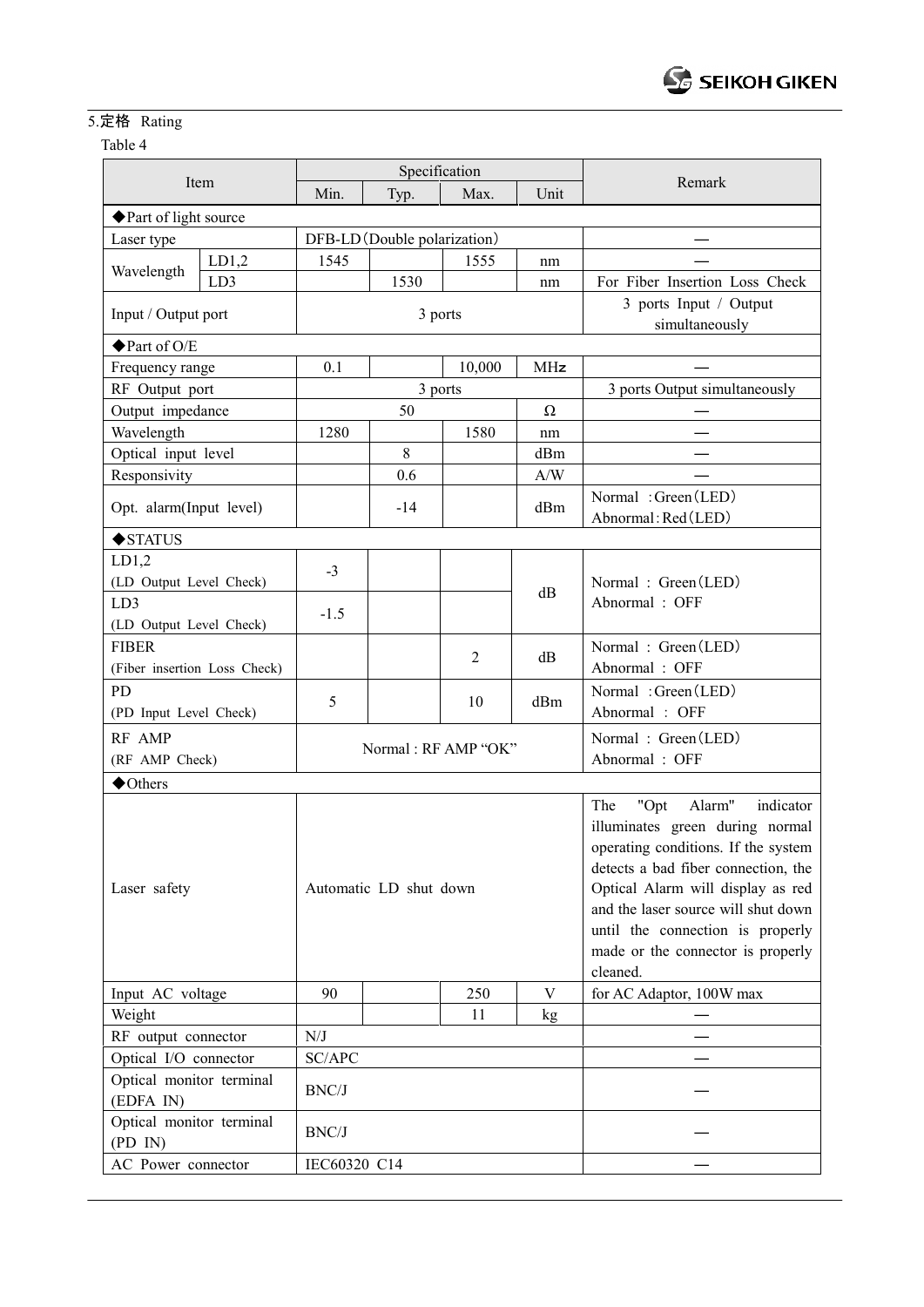#### 6.性能 Performance

#### Table 5

| Item                |       |      |      | Specification |         |                                 |
|---------------------|-------|------|------|---------------|---------|---------------------------------|
|                     |       | Min. | Typ. | Max.          | Unit    | Remark                          |
| Optical             | LD1,2 | 11.5 |      | 14.5          | dBm     |                                 |
| output level        | LD3   |      | 3    |               | dBm     |                                 |
| Wavelength          | LD1,2 | 1545 |      | 1555          | nm      |                                 |
|                     | LD3   |      | 1530 |               | nm      |                                 |
| Output return loss  |       | 7    |      |               | dB      |                                 |
| Gain (Output/Input) |       | -4   |      |               | dB      | Combination evaluation with the |
| Gain deviation      |       |      |      | 10            | $dBp-p$ | standard machine.               |

#### 7.外観図 External

付図:SOEFS-E040-01による。

The controller is shown in Fig.SOEFS-E040-01.

#### 8.検査 Inspection

別途打ち合わせによる。

To be discussed.

#### 9.セーフティーインフォメーション Safety information

本製品は不可視レーザ光を使用しておりますので、誤ってレーザ光を目に入れますと失明する危険性がありま

## す。直接レーザ光を見ないようにして下さい。

This product uses a laser light that is not visible to the human eye, but can cause serious injuries or permanent loss of vision. Please exercise proper caution and do not look directly into the laser light as it may cause blindness.

## Class 1 Laser System ( Embedded Class 3R Laser )

INVISIBLE LASER RADIATION

1550nm 20mW Interlocked

10.保証 Warranty

本製品に関し、構成部品の故障や製造上の欠陥に対して納入日から1年間無償修理保証致します。 但し、本保証は製品の正常な使用において発生した故障のみに適用致します。

 SEIKOH GIKEN warrants the Controllers against defects in parts and workmanship for one full year from B/L date. This warranty shall be invalid by any abuse, misuse, misapplication or improper installation.